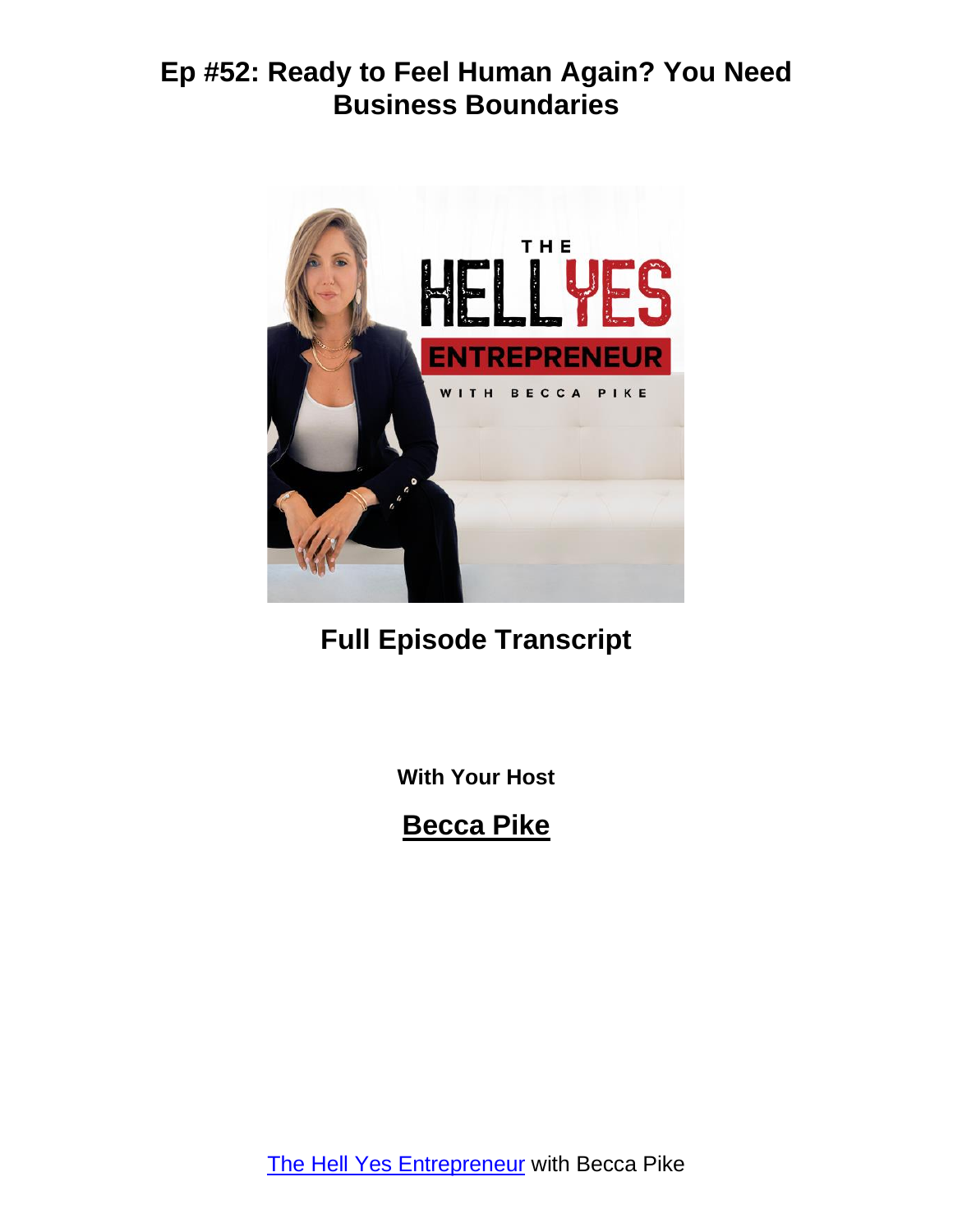Hello, my friends. Welcome to today's episode. I'm going to discuss with you guys boundaries in business. I see a lot of entrepreneurs who own businesses to the detriment of their physical and mental health. They got into business because they wanted time freedom, money freedom, weekends, evenings with their families. Since starting in the business, the opposite has happened. So they've realized that they work all the time. Or if they're not working all the time, they are thinking about work all the time. They're in like this mental prison.

I talk to these business owners, and they all kind of say the same thing or something that's very similar. Something like this is just how it is. This is how business owning is. Like go hug a small business owner because they're not okay. I saw this thing going around on the internet the other day that was like, "Go hug a small business owner because they are not okay. We are not okay." It was just normalizing this like mental health crisis in the business world. It was super frustrating. So I was like no, get a business coach. Get some boundaries. Do what you need to do. Like it does not have to be this way. Right?

Or they will say something like well, if it was easy, everyone would do it. I agree to that to a point, I agree that it is not easy. If it were easy, a lot more people would do it. But that is just going forward and normalizing even more that business owning has to be this terrible uphill battle. That not many people are capable of doing it. I just don't agree with that.

What I think gets me the most is that a lot of times when business owners are in this headspace, when they're close to burnout, a lot of times the way that they talk about it—And I know this because it used to be me as well. Okay, so I'm talking about myself as well. But the way that they talk about it is like as if it's happening to them. They say it like as if it's out of their control. Like this is just the way businesses right.

I think business owners should have a vast amount of time for their hobbies, for hiking, biking, playing, frolicking with their friends, with themselves, with their family, whatever it is that they like to do because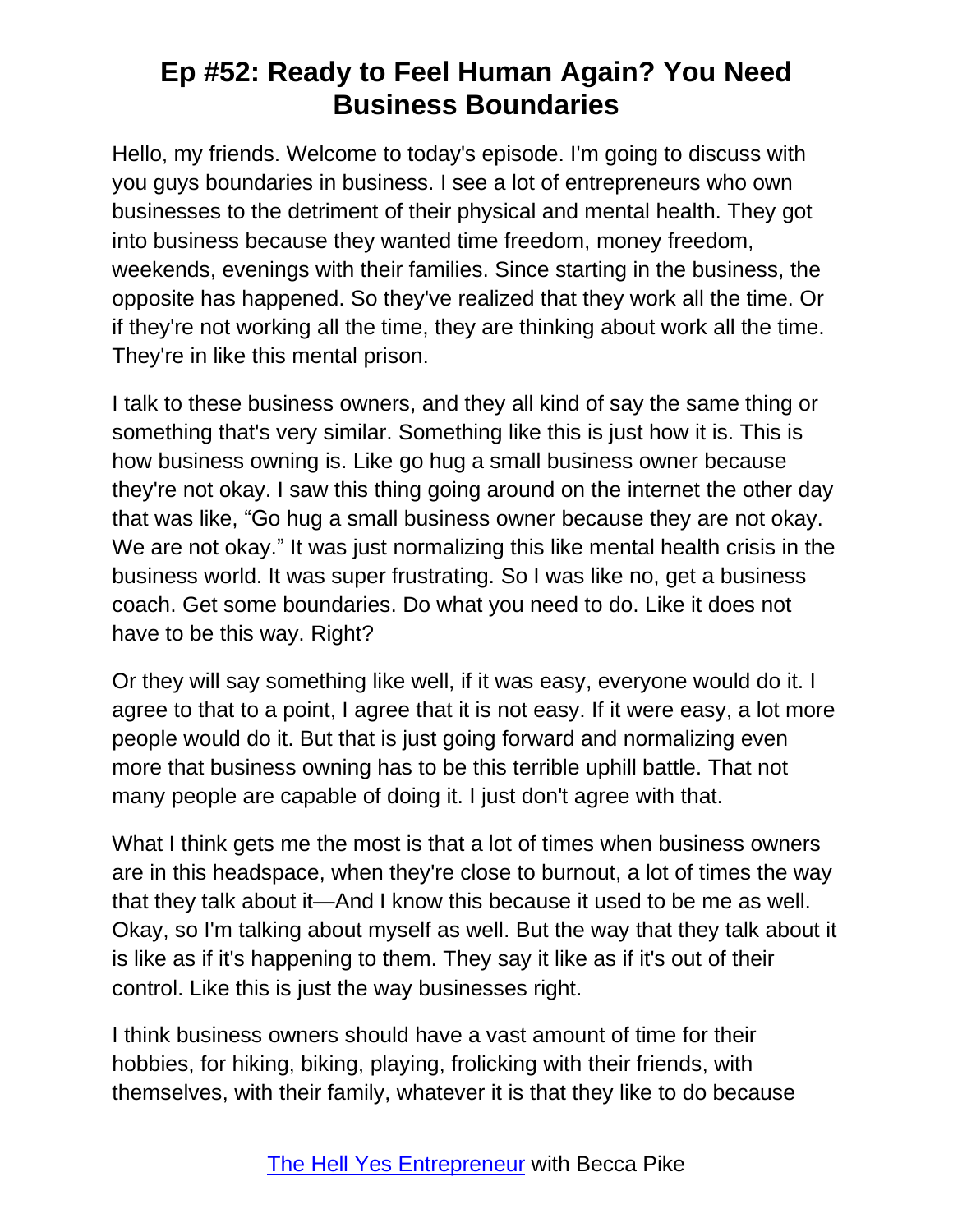business is a very creative process. Without time to be still, there is no possibility of creating great ideas or serving to the best of our abilities.

So let's dive into that today. I'm gonna give you guys some pointers, some things to think about, and then hopefully send you guys on your way from this episode just a little bit more protective of your personal life. This is episode number 52. I am your host Becca Pike, and it is time for your weekly dose of Hell Yes Coaching. Let's go.

Hey, guys. I'm Becca Pike and welcome to *The Hell Yes Entrepreneur* podcast, the number one show for entrepreneurs looking to create their first six-figure year. If you've got the drive and you know how to hustle but you're not sure where to channel your energy, we've got the answers. Let's dive into today's show.

Hey guys, what's up? I am so happy to be back in front of the mic. I have been terribly sick for the last week. It was the Rona. I got it. I got the Rona finally. It was one of those illnesses to where like it wasn't even pleasant in the sense that I could just lay around and watch a bunch of Netflix. Have you ever been so sick you can't even watch TV? Like I couldn't even open my eyes much less like follow along a plot on television.

I laid on my bed with the worst headache. Like a headache that was like radiating through my eyeballs. I had fever and chills. I would just like sweat through my sheets and then I would like freeze to death. My poor husband, I feel like he is such a champion whenever I get sick or when I get injured or when I'm out of town.

I had just gotten back from seeing my mastermind the 2 Million Dollar Group with Stacey Boehman. I had just gotten back. That's who gave it to me, by the way. I know it's them. I know it's you girls. I blame you guys. I'm the only one that got sick out of the whole crew, but somehow I'm gonna blame my mastermind sisters.

But I just got back from the mastermind. So he had already been single parenting for several days. Then he had to straight up single parent for like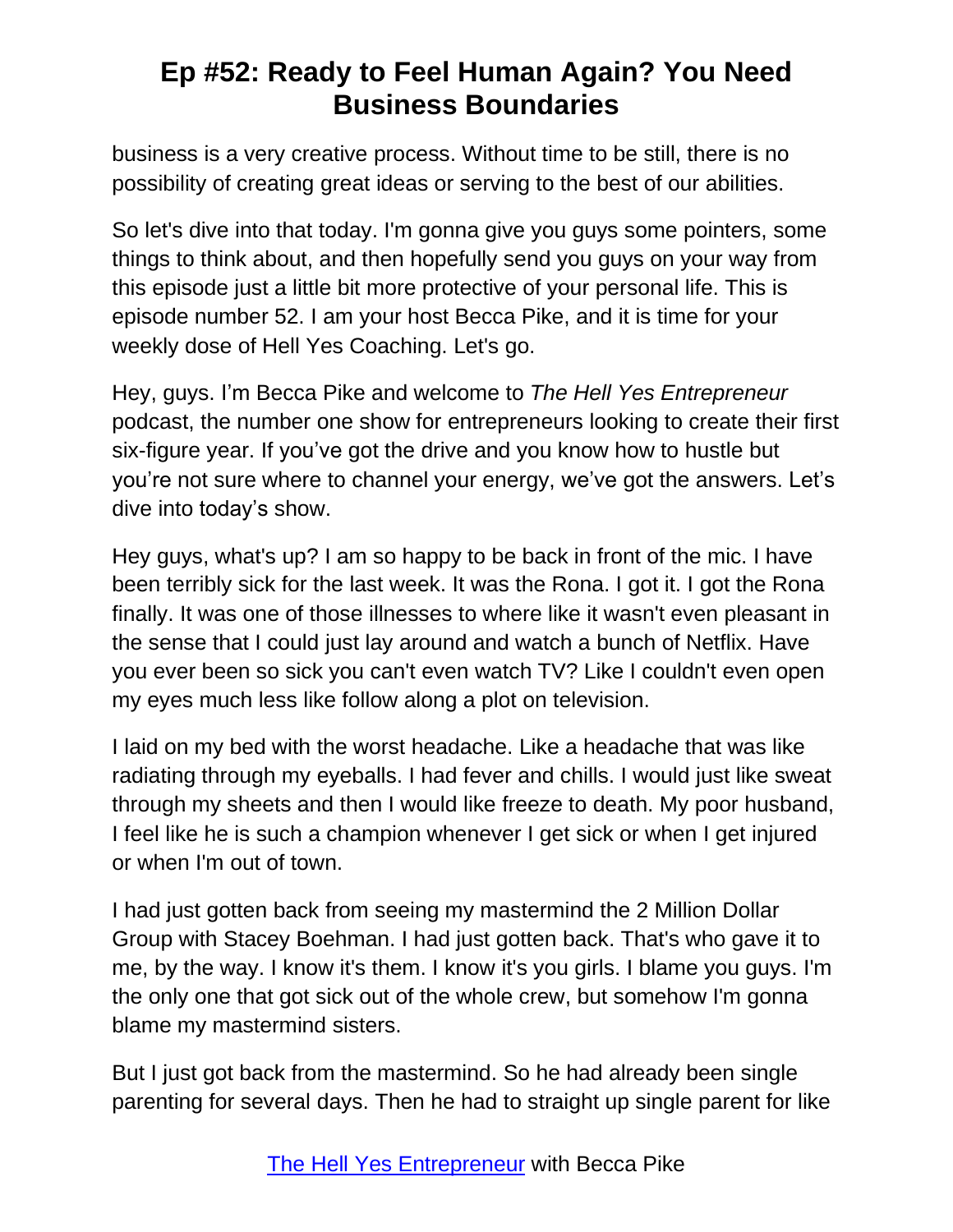literally another, I was sick for probably like five days. Then I just took off of work and off of all duties for five days after that while I just healed myself and let myself kind of get my body back to normal. But y'all, it was crazy. I don't ever want to feel that sick again. I feel so bad for anyone that has to go through any type of sickness.

I think I'm also just so accustomed to feeling great. Like, I try to be really healthy. So I think a lot about like the food that's entering my body, the amount of exercise I get, the amount of sunlight that I get, the amount of socialization that I get, making sure my digestive system is working properly. So anytime that I don't feel amazing, it's like the contrast has come through it. It's just like so much worse in my mind than what normal people probably feel like when they're sick. Like spoiled with feeling fantastic all the time.

But anyway, I'm not sick anymore. I'm on the other side of it. I rested for so long after the sickness. I'm feeling all healed up. I'm feeling happy to be here. I'm just thankful for the way that I've grown my business in a way that has allowed me to be able to be sick and to be able to be away. I just feel thankful that I can take days off and weeks off, really, and nothing really misses a beat at all in my businesses.

It wasn't always this way. I remember when building Massage Strong, I didn't think I could even afford to take an extended lunch break, much less a day or a week. I thought that like every second I wasn't there, I was losing money or clients were slipping out of my fingers or I don't know. Man, I've come so far.

But it's the perfect leeway into what I want to talk to you all about today. I feel really called right now to talk about boundaries in business. I want to start off with saying that first and foremost, your business should absolutely not own you. It should not consume you. If there's any part of you that feels like you're missing out on your life, it is time to make a change. You have to make a change.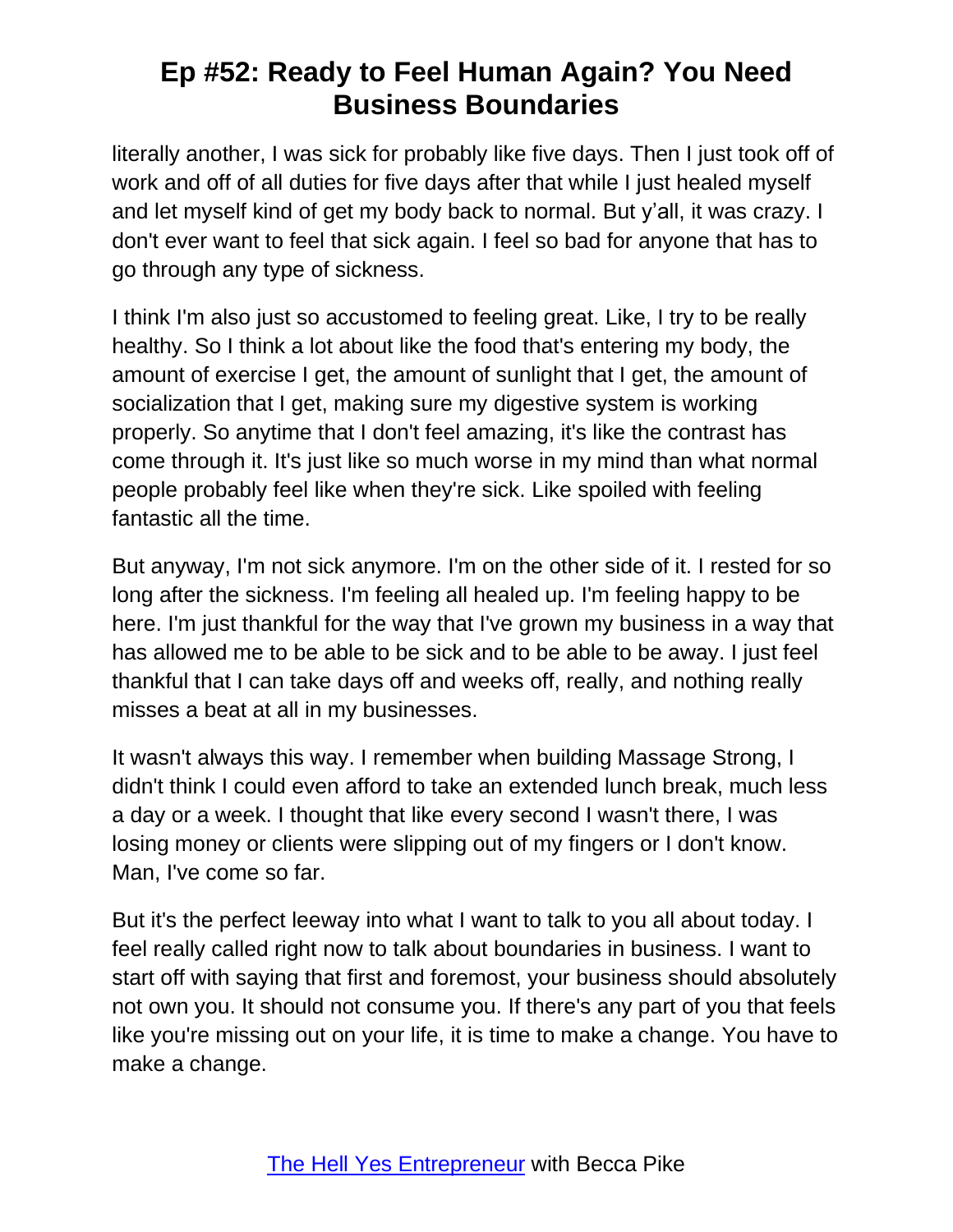Not only do you deserve all the pleasantries and the relaxing joys of life and like all of the memories and all of the like exciting things that can happen in your personal life. You deserve all of that. But also, if you're white knuckling your business all the time and you find yourself like micromanaging your clients, your staff, your audience, your likes, your comments on social media, then you may not realize it, but you're really getting in the way of that business's growth.

A business, just like a person, needs room to breathe and room to stretch its arms and take up space. The staff members need to be able to flex their creative geniuses, okay. The clients need space to flourish and learn and come to their own conclusions. As the leader, most of all, is only capable of growing a beautiful company if he or she is growing it in a way that is sustainable and not straight driving down the highway of burnout hill.

So I'm gonna give you guys some pointers today on a few things that I keep strong boundaries with. It has made a world of difference to me. It has changed my life. It has allowed me to step back into my personal life while still growing my business, while still making more money than I've ever made. I'm gonna tell you guys a little bit about how I do it, and we'll go from there.

But the first thing I want to say is like there is such a misconception with business owners believing that if they take their foot off the pedal, like if they start leaning into their personal life, they start leaning into their hobbies, they start like really having boundaries around their work that they're going to like lose their mojo. They're going to lose clients. And it's actually the opposite. Anyone who has done this before knows exactly what I'm talking about.

But whenever you stop micromanaging your business, when you start enjoying your life and start having fun, you begin radiating a more powerful energy. You become more powerful as the business owner. So that when it is time to turn on your business brain and you are at work, you are a more powerful leader because of it, and you make more money because of it.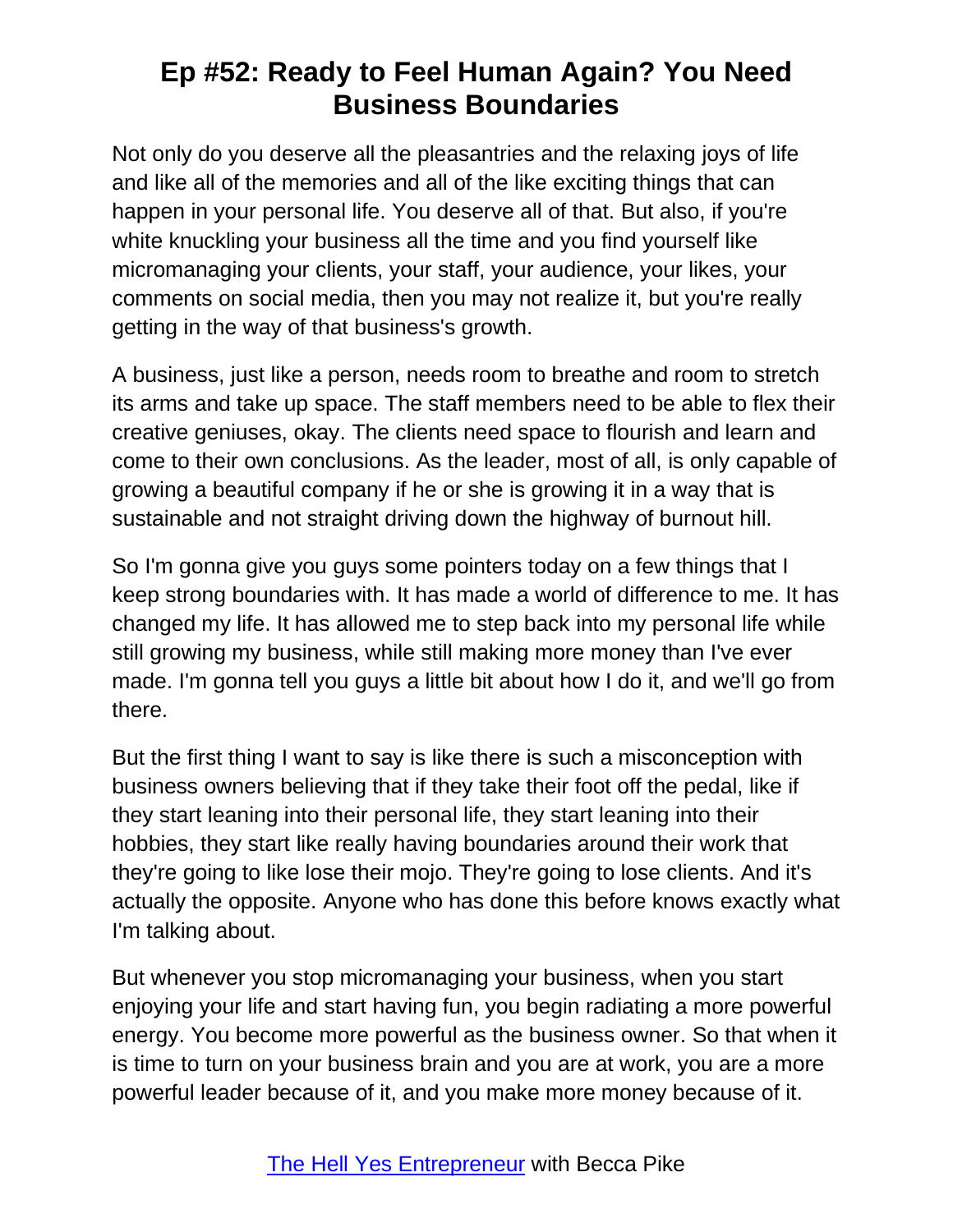So it is absolutely the opposite of what happens. Whereas a lot of people believe that if they take their foot off the gas, that their business is gonna go down. It's just absolutely not true. I'll talk more about that in a little bit.

So let's first talk about boundaries with your time and your space as the business owner. A lot of people claim that they have boundaries with their time and space, but when they're asked, they can't articulate what those boundaries are. Right?

So like, if I asked you right now, what are your time boundaries with work? Like do you have a time that you start, and you stop? Do you have days that you're a completely unavailable to your work? Do you have moments that you're unreachable? Or is it just day by day, case by case with no set boundaries?

Listen, there's no right or wrong way to do it. You can do it case by case day by day and not have any boundaries like set in stone. But you have to do like a self-inventory as to whether or not you like that approach. Is it working for you? Does it make you feel good? Or does it make you feel like you're at the mercy of anything that could happen or go wrong, right? Does this approach leave you constantly on edge?

So for me, I work Mondays and Tuesdays 8:00 a.m. to 5:00. I also work Thursdays for like a half day, like 8:00 a.m. to 1:00 p.m. When I say this, I'm not just saying that after these hours, I shut down my computer, but I'm still like constantly brainstorming or thinking about work or answering calls. Like no, I actually shut my brain down from work. I move on to my normal life when it's not those hours. My life with my kids and my dinner and laundry and drinking wine with my husband on the patio.

If a great idea strikes me for work while I'm not at work, I write it down in my notes section on my phone and I move on. I don't act on it. I don't stop what I'm doing and call someone in my staff to tell them about it. I don't sit down and write an email to my audience. I protect my personal time with ironclad gates.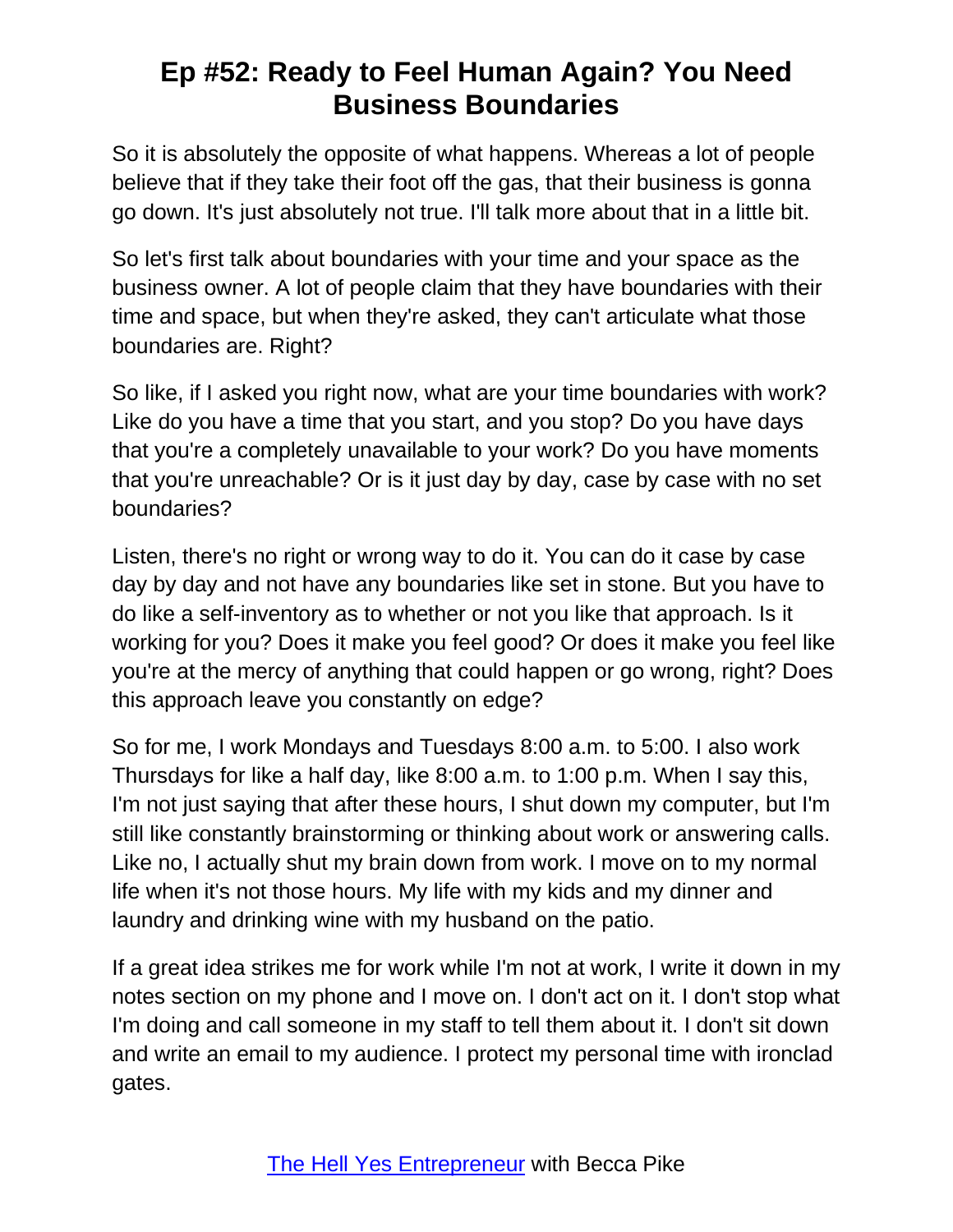You will notice if you follow me on Instagram that I don't spend all of my time talking about work. You'll see pictures that I'm sharing with my friends and families of our dinners and our life and our cats and dog and our neighborhood walks, right.

I truly believe that these hours are the reasons that my companies have done so well. Because I am not just a mental slave to the business. I am not in the arena fighting all the time. I take the space that I need to be able to see my business from 3,000 feet up. I can see it from a bigger picture because I have so much space.

I have felt burnout. I know what it's like, and I just don't ever want to go back to that. I never want to smear the clarity of the fact that my personal life is the most important piece, far above and beyond any business that I'm building.

One doesn't have to come in spite of the other. You can have a fulfilled and hobby rich life where you turn your brain away from work a lot, and still make millions of dollars in your business. You must let go of this idea that we have to continue to white knuckle and check in on and hover around our businesses, right. Like, if you're afraid to let go of it, you are in lack. You're not practicing abundance, and your personal life will definitely suffer.

So if you decide to go this route, decide the hours that you want to be mentally available for work. It may look way different than mine. That's cool, but choose to shut it down when it's time, and spend your whole life practicing the separation so that you can feel human again.

All right, so that was a little bit about boundaries with your own time and space. Let's talk about boundaries with your clients. So you guys know it. When you build a business, it's successful because of the beautiful clients who have spent the last few years supporting you, loving you, you taking care of them, you answering their calls and questions and deeply appreciating every single one of them.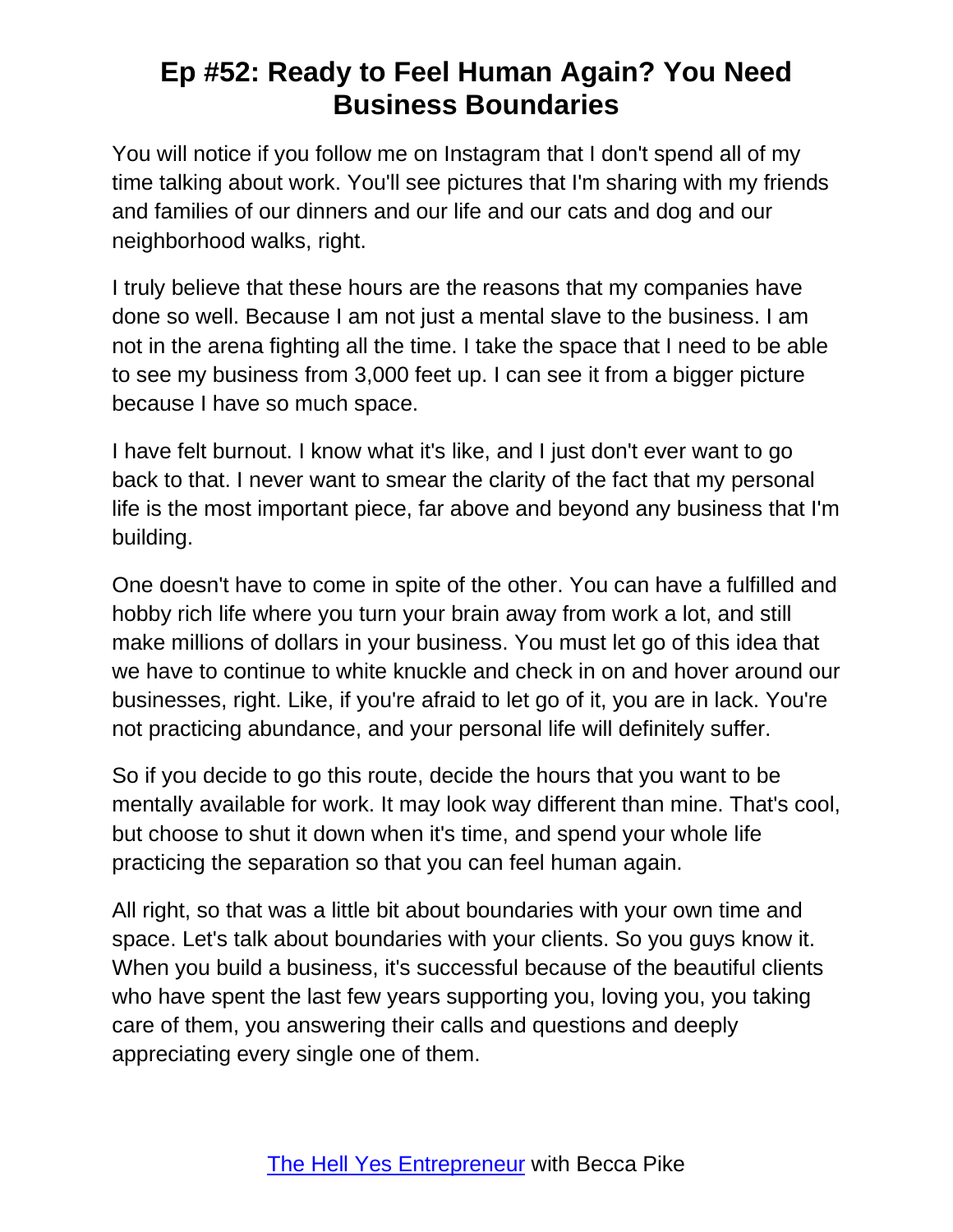So when it comes to talking about boundaries with clients, sometimes it can feel very triggering because it's like you feel responsible for these people who have given you their money. They have supported you. They have loved you for so long, and you feel worried about stepping back and creating a line in the sand, creating a boundary for your own mental health. Okay. I see this happen a lot.

But there comes a time when there's too many of them for you to juggle. Okay, so it always felt fine when I was scheduling appointments and answering questions about my work at 9:00 p.m. when there was like 10 clients. But as Massage Strong grew and Hell Yes Coaching grew, those 10 clients turned into hundreds and thousands of clients.

Some of you guys will still have your personal phone number tied to your business. You take that phone home with you, and it pings while you're doing the dishes. It pings when you are getting ready for bed. It pings when you're playing with your kids, and you're just telling them to hold on because you're answering another question of a client. This illustrates a massive lack of boundaries. Again, one that I knew very well and have completely healed from.

So you have a couple of options with this okay. Like if you are taking your phone home or if you are in charge of your phone in any capacity for the business, and you have several clients that are calling. They want to know like, what time do you open? When can I get an appointment? My friend wants to come in. Is there a sale running? Blah, blah, blah, blah. Right?

You have a couple of options. You can hire someone to field all of your calls, and I mean all of them, not just the ones coming in during the daytime. I know people who will hire a receptionist to handle their phones from 8:00 a.m. to 5:00, but then the business owner will take the phone home with them after 5:00, and just continue to answer all the calls after five. Did you know that it's okay for no one to answer your clients questions at like 7:00 p.m.? Did you know that?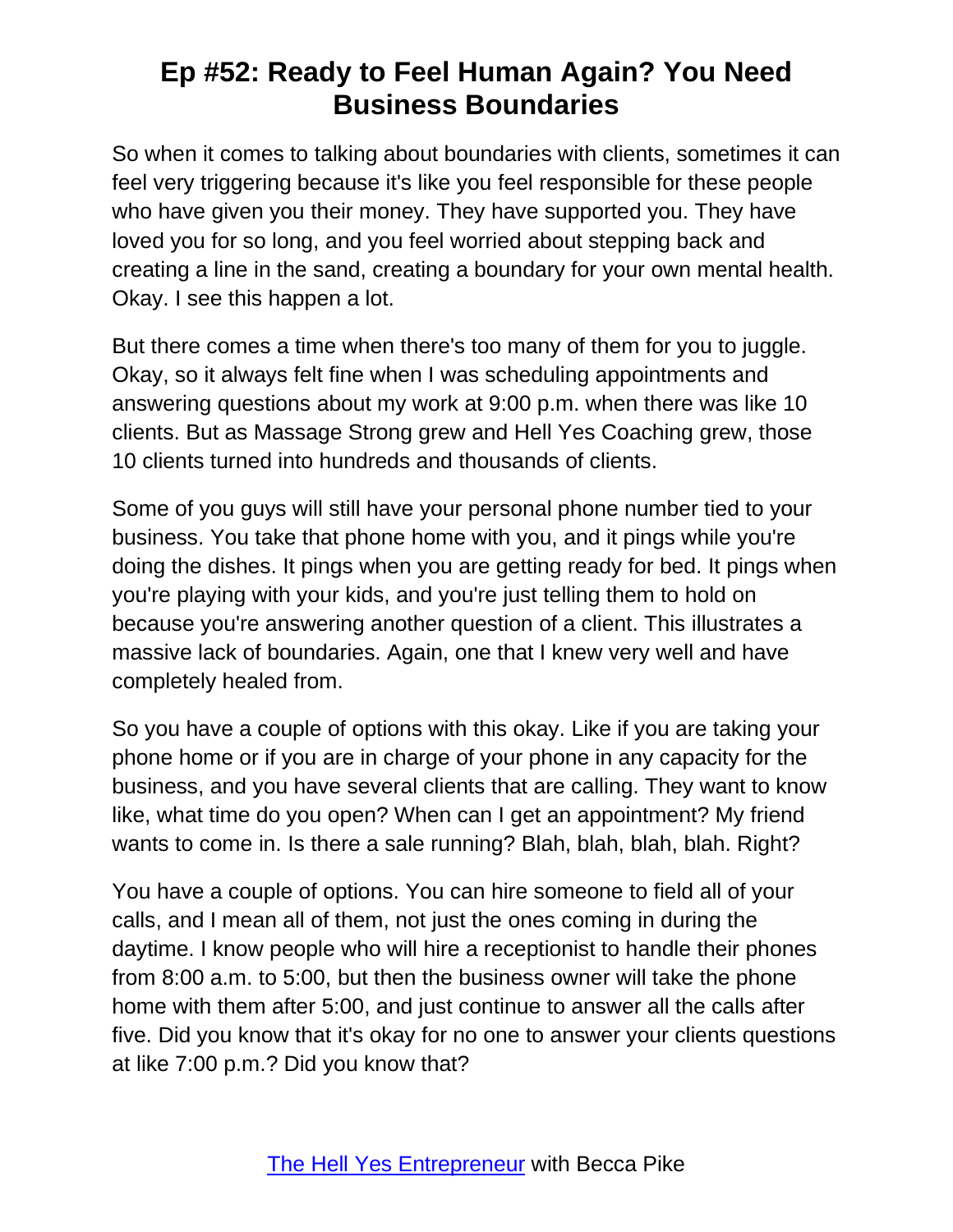So you can hire someone and literally like, I tell my clients to like forfeit their phone to the office. Like that is no longer your phone number. That is no longer your personal number. It lives at the shop. It is now the phone number to the business. You can completely forfeit your phone number and get a whole new phone for yourself. That phone number only goes to your friends and your family. This, to me, is like the cleanest break. This is the cleanest way of doing it. It can just happen immediately. You don't have to spend weeks telling people about a new phone number.

Or you can do it what I just said is slightly messier, slightly slower route. I just say slow and messy because it takes a little while for all of your clients and all your staff members to understand that the phone number has changed, but this slower route is that you create a new phone number for your business. Then you direct all of the business's calls to that number and you keep your personal phone number. So this just requires like literally a year of being able to direct people to the new number whenever they call your phone.

Either way, here's some things that I would like you to practice when it's after 5:00 p.m. and your phone is blowing up with clients who have questions. You can try an automated response. Something that just goes out immediately that says, "This is the personal phone number of Becca Pike. The new business phone number is 555-5555, you can call or text that number and our receptionist will return your call during business hours. Thank you." And that's it.

Other forms of boundaries with clients include boundaries on your space. So like if you know that you don't want to work on Tuesdays after 3:00 p.m., but a client says the only time that she can come in is Tuesday at 3:30. There's no way around it. Try saying things like, "I'm sorry. I do not work after 3:00 p.m. on Tuesdays, but I can recommend a different service provider."

I know that this sounds so basic guys, but so many of you need to hear that this is okay. You need to hear that this is something that is acceptable. You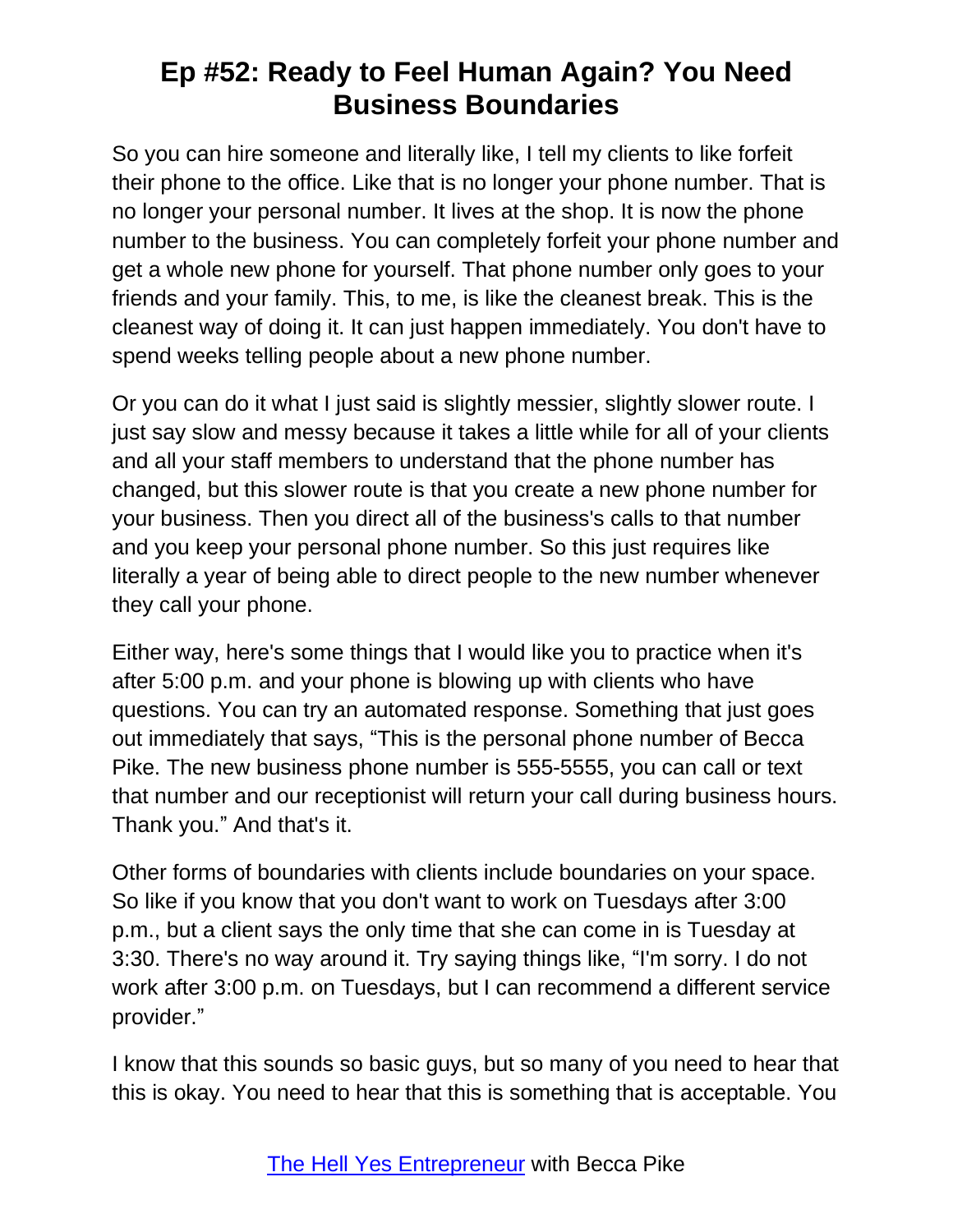have built these habits on taking your phone with you everywhere you go, accommodating your clients in whatever way that you can. No matter how much your clientele has grown, you are still being the person that is standing there accommodating every single person, and there's just not enough of you.

So when I'm going over this and you're like man, I feel like a lot of people are gonna be like, this seems really basic. A lot of people are gonna say man, this seems really profound. Like I can't even imagine just having an automated response that tells my clients that I can't come to the phone right now. But like this is the difference between you being capable of detaching from your work so that you can enjoy your life versus not being able to do that. Okay.

A lot of you guys have staff members. Boundaries with your staff members look a lot like boundaries with your clients. But something that I noticed people believing that isn't true at all about staff members is this idea that you have to be available to them at all times, no matter what because it's your business.

I do believe that being a great leader means being an example for your staff members, okay. Paving the way on how you want things done. But being available to them 24/7 is only sending a message of a work culture that isn't allowed to rest. Your acceptance of burnout and lack of boundaries will play a part in theirs as well. It's important for you to show boundaries to them.

When a staff member asked to talk to me after hours, I always preface it with a text that says, "Hey, is this an emergency? Or can it wait till tomorrow during work hours?" This question alone has fielded countless conversations that weren't needed while I was with my family. Like 99% of the time it is answered with I can wait until tomorrow.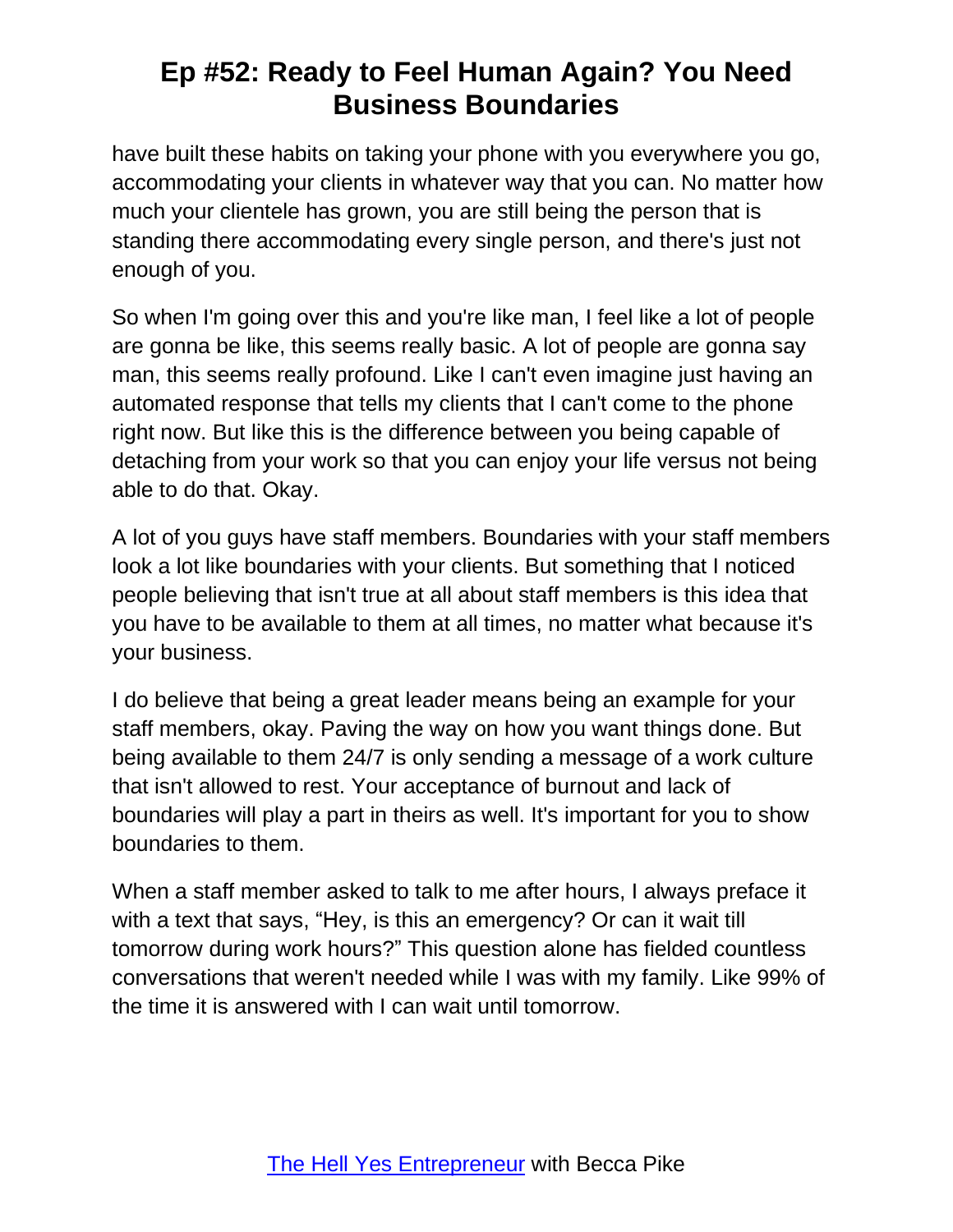Also, I highly suggest having a manager once you get past like four or five employees. You're going to want someone whose sole job is to field issues and questions for you, someone who acts like a gatekeeper to you.

Because kind of like the clients, it's not as noticeable when you're just like one or two people permeating your boundaries. But it is hella noticeable when you have five or six or seven that are all asking for days off and schedule changes and requests for new equipment and problems that they're having with their clients, and it's coming in all of the time. Having a manager is absolutely priceless.

So guys, regardless of if it is your staff, your clients, your phone, your social media, your space, your time, setting boundaries creates a professionalism in your office and amongst your team. Your team will be thankful that you are leading them in the flexing of boundaries. But the tough thing about boundaries is no one can set them for you. No one.

So if you decide to let your boundaries slip, there will always be someone there to slide in and take advantage of the welcoming of their needs during your time. People do what you allow, always. So you can never be upset at someone who just successfully set up a meeting with you at 7:00 p.m. while you're at your kids soccer practice because you have allowed it.

Boundaries are a practice, and it takes time to get really good at them. It takes a strong mind and abundant mind to be able to say no. Like a client might go somewhere else for their business because you're not capable of answering their question right that moment, but that is an abundant mind. Also knowing that they probably won't go because you just flexed professionalism to them, and that is admirable.

There is nothing yuckier than as a consumer watching someone disrupt their own life, bend over backwards, and accommodate you and whatever you need despite where they are, if they're with their kids, what it looks like for them. It looks desperate. It looks unorganized. You do not want this. Not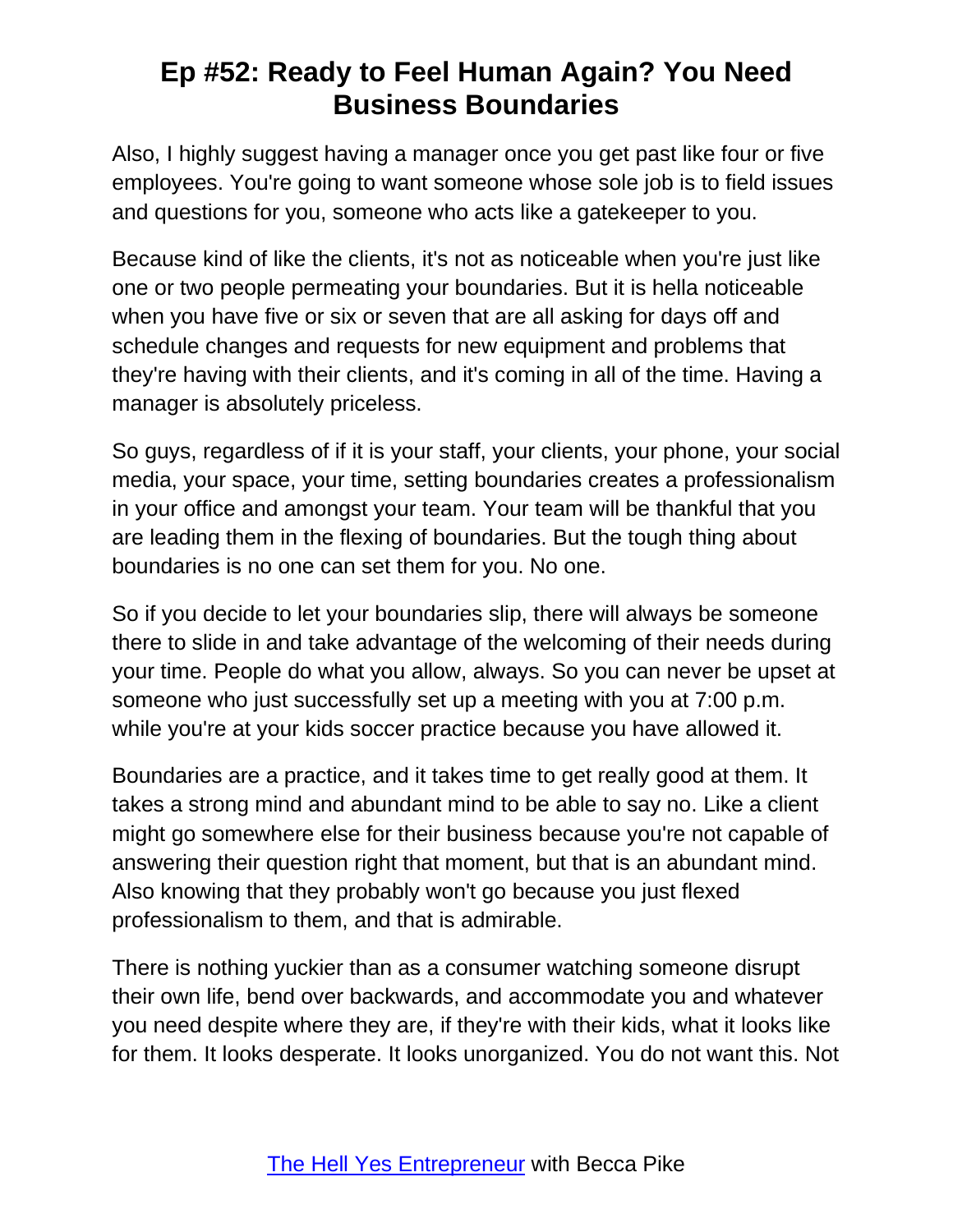only from an image standpoint—I mean from a self-care standpoint—but from an image standpoint, you don't want this either. Okay.

If you want more of this, inside of the Three More portal in the bonus video section, we have a video just on work life balance, and I go even deeper into boundaries and what balancing your work and your life look like. That's inside the Three More portals.

So if you are a member, you can go into the bonus section and find that. If you're not a member, you can go to www.threemoreclients.com, and you can stay tuned after this episode to hear all the details about Three More, and I would love to see you guys inside of Three More. So that is it for me today. I will see you guys here next week. Have a great rest of your week. Bye.

Hey entrepreneurs. If you are ready to create your first six figure year, your next business investment is our course Three More. When you sign up, you will get instant access to our video vault. In these videos, I teach you exactly what I did to create a highly successful brick and mortar company as well as a booming online company. Both successful in their first year. It was not luck guys. It was a process. I am now offering that process to you.

In this class, you will become a master at organically attracting clients. Three at a time to be exact. #ThreeMore. You will know what to say during a consult or a conversation about your business so that people want what you're selling when you speak to them.

You will know what to do when your client feels timid to invest in your service. They might want what you're selling, but they feel on the fence about investing. This is normal. To become successful, you must know how to gently and confidently navigate these situations without being pushy but with their best interest at heart.

In Three More, you will learn new ways to think about money and sales and growing your audience, so they are lining up to buy from you. This is not